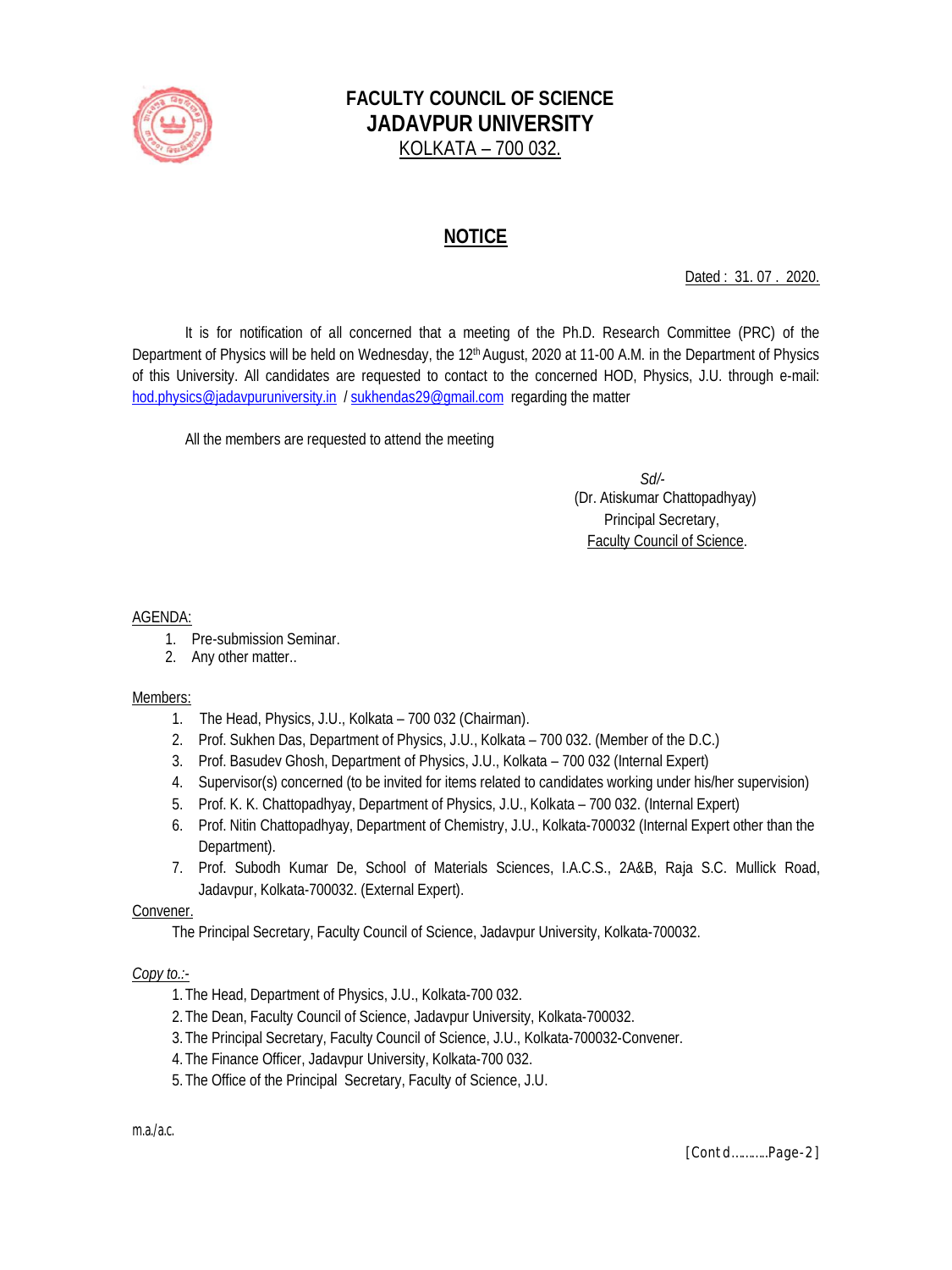*[Page-2]*

## **(1) LIST OF CANDIDATES FOR PRE-SUBMISSION FOR SUBMISSION OF THE THESES**

| <b>DEPARTMENT OF PHYSICS</b><br><b>Venue: Department of Physics</b><br>Time: 11-00 A.M.<br>Date: 12.08.2020 |                                                                                                                |                                                                                                                                         |                                                                                                                                                    |                    |                                                             |  |  |
|-------------------------------------------------------------------------------------------------------------|----------------------------------------------------------------------------------------------------------------|-----------------------------------------------------------------------------------------------------------------------------------------|----------------------------------------------------------------------------------------------------------------------------------------------------|--------------------|-------------------------------------------------------------|--|--|
| SI.<br>Name of the                                                                                          |                                                                                                                | Proposed Title of<br>Name of the                                                                                                        |                                                                                                                                                    | Date of<br>Date of |                                                             |  |  |
| <b>No</b>                                                                                                   | candidates<br>[Index No]                                                                                       | Supervisor/s                                                                                                                            | the Thesis                                                                                                                                         | Registration       | Publication<br>of Course<br><b>Work</b><br>Result           |  |  |
| 1.                                                                                                          | Sri Jnanranjan<br>Panda<br>[Index No.:<br>28/15/Phys./23]<br>E-mail ID:<br>jnanpanda@qmail.<br>com             | Dr. Bharati Tudu,<br>Assistant Professor,<br>Dept. of Physics, J.U.<br>Kolkata-700032.                                                  | "Development and<br><b>Evaluation of Ferrite</b><br>nanomaterials for<br>Drug Delivery<br>Application".                                            | 20.04.2015         | Copy of<br>Course<br><b>Work Mark</b><br>Sheet<br>attached. |  |  |
| 2.                                                                                                          | Sri Atanu<br>Baksi<br>[Index No.: 250/15/<br>Phys/24]<br>E-mail ID:<br>atanubaksi89@gm<br>ail.com              | Prof. Ranjit Biswas,<br>S.N.B.N.C.B.S.,<br>Kolkata                                                                                      | "Dynamical Aspects of<br>Confined Media, Bulk<br><b>Binary Mixtures and</b><br>Other Complex<br>Systems".                                          | 05.11.2015         | Copy of<br>Course<br>Work Mark<br>Sheet<br>attached.        |  |  |
| 3.                                                                                                          | Sri Suraj<br>Kumar<br>Karmakar<br>[Index No.:<br>186/13/Phys./22]                                              | Prof. Subham<br>Majumdar, School of<br>Physical Sciences,<br>I.A.C.S., Jadavpur,<br>Kolkata-700032.<br>E-mail ID:<br>sspsm2@iacs.res.in | "Magnetic and<br>transport Studies in<br>Rare - earth<br>intermetallic<br>compounds".                                                              | 24.09.2013         | 25.04.2014                                                  |  |  |
| 4.                                                                                                          | Smt. Saheli<br>Banerjee<br>[Index No.:<br>17/17/Phys./25]<br>E-<br>mail:sahelishoi@g<br>mail.com               | Prof. Brajadulal<br>Chattopadhyay, Dept.<br>of Physics, J.U.,<br>Kolkata-700032.                                                        | "Comparative Study<br>of type 2 diabetes<br>associated<br>complications and<br>genotoxicity among<br>the different prakriti<br>groups".            | 28.04.2017         | 12.03.2018                                                  |  |  |
| 5.                                                                                                          | Smt. Atreyee<br>Sarkar<br>[Index No.:<br>12115/Phys./24]<br>E-mail:<br>atreyee.titirs.<br>sarkar@gmail.<br>com | Prof. Brajadulal<br>Chattopadhyay, Dept.<br>of Physics, J.U.,<br>Kolkata-700032.                                                        | "Exploration of a hot<br>spring Alkaliphilio<br>Bacterium and its<br>Secretory Protein<br>Pertinent to Self-<br>healing Bio-concrete<br>Material". | 31.07.2015         | 10.01.2017                                                  |  |  |
| 6.                                                                                                          | Sri Ayon Das<br>Mahapatra<br>[Index No.:<br>18816/Phys./25]<br>Mobile No.:<br>9874843207                       | Prof. Durga Basak<br>Dept. of Solid State<br>Physics, , I.A.C.S.,<br>Jadavpur Kolkata-<br>700032.                                       | "Studies on metal<br>oxide and sulphide<br>nanostructure based<br>thin films for high<br>performance UV to<br>NIR photodetector<br>applications".  | 11.11.2016         | 08.11.2017                                                  |  |  |

*[Contd. ……Page-3]*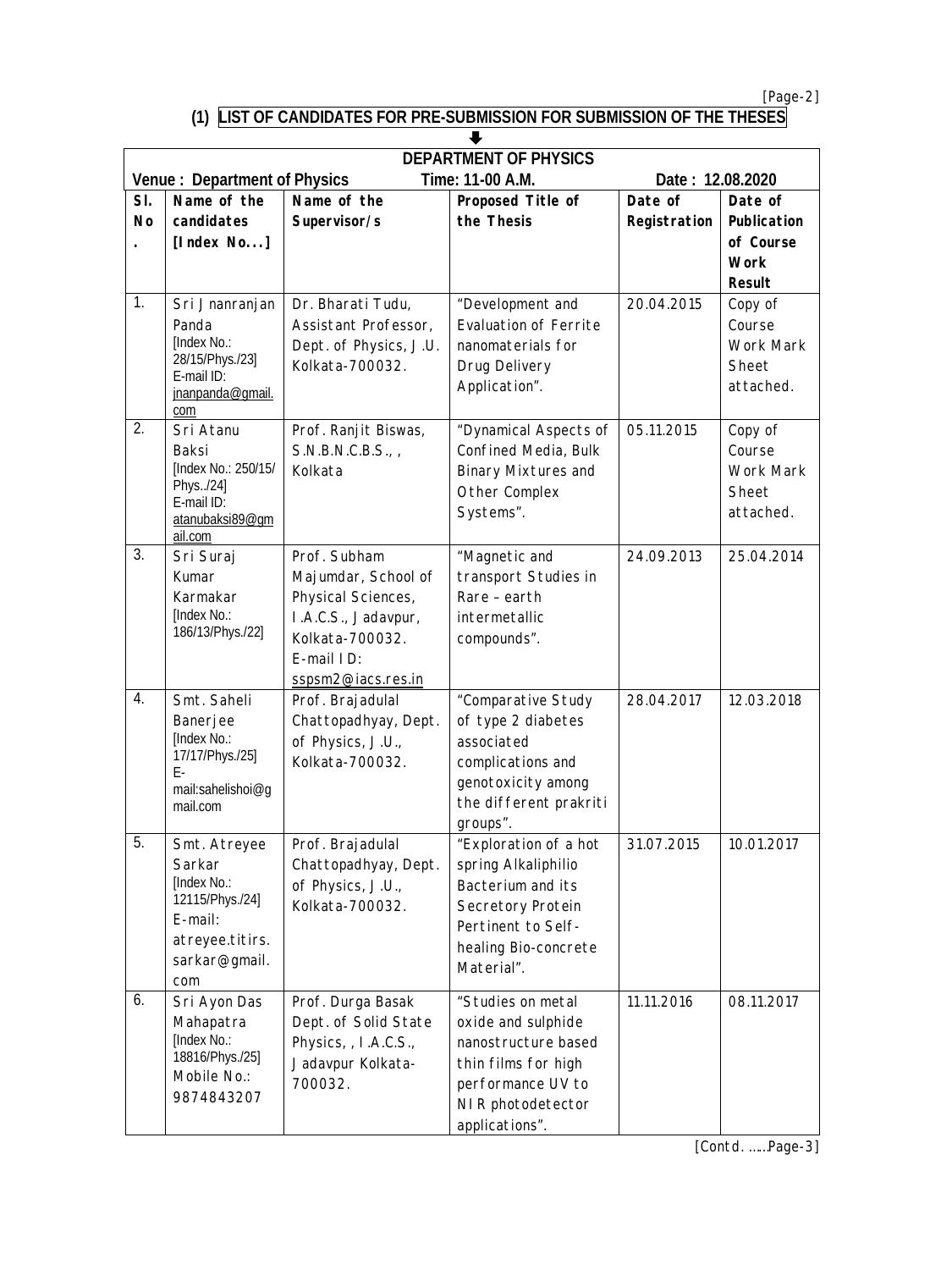|                                                                                                                          |                               |                       |                                                                                                         |            | $[Page-3]$ |  |  |
|--------------------------------------------------------------------------------------------------------------------------|-------------------------------|-----------------------|---------------------------------------------------------------------------------------------------------|------------|------------|--|--|
| 7.                                                                                                                       | Sri Avinash                   | Prof. Anjan Barman,   | "I nvestigation and                                                                                     | 26.04.2016 | 24.04.2017 |  |  |
|                                                                                                                          | Kumar                         | dept. of Condensed    | Control of Spin Waves                                                                                   |            |            |  |  |
|                                                                                                                          | Chaurasiya                    | Matter                | in Ferromagnetic Thin                                                                                   |            |            |  |  |
|                                                                                                                          | [Index No.:                   | Physics&Materials     | Films, Interface and                                                                                    |            |            |  |  |
|                                                                                                                          | 60/16/Phys./24]               | Sciences,             | Nanostructures".                                                                                        |            |            |  |  |
|                                                                                                                          |                               | S.N.B.N.C>B.S.,       |                                                                                                         |            |            |  |  |
|                                                                                                                          |                               | Kolkata-700106        |                                                                                                         |            |            |  |  |
| 8.                                                                                                                       | Sri Subrata                   | Prof. Kalyan Mandal,  | "Large Magnetocaloric                                                                                   | 09.05.2016 | 24.04.2017 |  |  |
|                                                                                                                          | Ghosh                         | S.N.B.N.C>B.S.,       | Effect in Low-Cost                                                                                      |            |            |  |  |
|                                                                                                                          | [Index No.:                   | Kolkata-700106        | <b>Transition Metal</b>                                                                                 |            |            |  |  |
|                                                                                                                          | 98/16/Phys./24]<br>E-mail ID: |                       | Based Alloys for                                                                                        |            |            |  |  |
|                                                                                                                          | subrataghosh728               |                       | Magnetic                                                                                                |            |            |  |  |
|                                                                                                                          | @gmail.com                    |                       | Refrigeration".                                                                                         |            |            |  |  |
| 9.                                                                                                                       | Sri Shuvaraj                  | Prof. Durga Basak     | "Development of                                                                                         | 08.11.2016 | 08.11.2017 |  |  |
|                                                                                                                          | Ghosh                         | Dept. of Solid State  | undoped and AI doped                                                                                    |            |            |  |  |
|                                                                                                                          | [Index No.:                   | Physics, , I.A.C.S.,  | ZnO thin films by                                                                                       |            |            |  |  |
|                                                                                                                          | 183/16/Phys./25]              | Jadavpur Kolkata-     | structural defect                                                                                       |            |            |  |  |
|                                                                                                                          |                               | 700032.               | tuning as ultraviolet                                                                                   |            |            |  |  |
|                                                                                                                          |                               |                       | photosensor and                                                                                         |            |            |  |  |
|                                                                                                                          |                               |                       | transparent                                                                                             |            |            |  |  |
|                                                                                                                          |                               |                       | conducting electrode                                                                                    |            |            |  |  |
|                                                                                                                          |                               |                       | for solar cell                                                                                          |            |            |  |  |
|                                                                                                                          |                               |                       | applications".                                                                                          |            |            |  |  |
| 10.                                                                                                                      | Smt. Dipika                   | Prof. Kalyan Mandal,  | "Magnetic, Dielectric                                                                                   | 09.05.2016 | 24.04.2017 |  |  |
|                                                                                                                          | Mandal                        | S.N.B.N.C>B.S.,       | and Microwave                                                                                           |            |            |  |  |
|                                                                                                                          | [Index No.:                   | Kolkata-700106        | <b>Absorption Properties</b>                                                                            |            |            |  |  |
|                                                                                                                          | 97/16/Phys./24]               |                       | of Transition Metal                                                                                     |            |            |  |  |
|                                                                                                                          |                               |                       | based Ferrite                                                                                           |            |            |  |  |
|                                                                                                                          |                               |                       | Nanostructures".                                                                                        |            |            |  |  |
| 11.                                                                                                                      | Sri Santanu                   | Prof. Sukhen Das,     | "Studyt of                                                                                              | 09.02.2018 | 15.05.2019 |  |  |
|                                                                                                                          | Das                           | Dept. of Physics,     | microstructure,                                                                                         |            |            |  |  |
|                                                                                                                          | [Index No.:                   | J.U., Kolkata-        | optical, dielectric, and                                                                                |            |            |  |  |
|                                                                                                                          | 33/18/Phys./25]               | 700032.               | magnetic properties                                                                                     |            |            |  |  |
|                                                                                                                          |                               |                       | of doped ZnO                                                                                            |            |            |  |  |
|                                                                                                                          |                               |                       | nanoparticles".                                                                                         |            |            |  |  |
|                                                                                                                          |                               |                       | N.B.: The pre-submission case of Sri Santanu Das may be processed through the RAC as per New Regulation |            |            |  |  |
| 2017.<br>12.                                                                                                             |                               |                       |                                                                                                         |            |            |  |  |
|                                                                                                                          | Smt.                          | Dr. Kaustuv, Asst.    | "Development of<br>active molecule                                                                      | 09.02.2018 | 15.05.2019 |  |  |
|                                                                                                                          | Somtirtha                     | Professor, Das, Dept. |                                                                                                         |            |            |  |  |
|                                                                                                                          | Banerjee<br>[Index No.:       | of Physics, J.U.,     | conjugated ceramic-                                                                                     |            |            |  |  |
|                                                                                                                          | 14/18/Phys./25]               | Kolkata-700032.       | polymer                                                                                                 |            |            |  |  |
|                                                                                                                          |                               |                       | nanocomposite for                                                                                       |            |            |  |  |
|                                                                                                                          |                               |                       | therapeutic                                                                                             |            |            |  |  |
|                                                                                                                          |                               |                       | application".                                                                                           |            |            |  |  |
| N.B.: The pre-submission case of Smt. Somtirtha Banerjee may be processed through the RAC as per New<br>Regulation 2017. |                               |                       |                                                                                                         |            |            |  |  |
|                                                                                                                          |                               |                       |                                                                                                         |            |            |  |  |